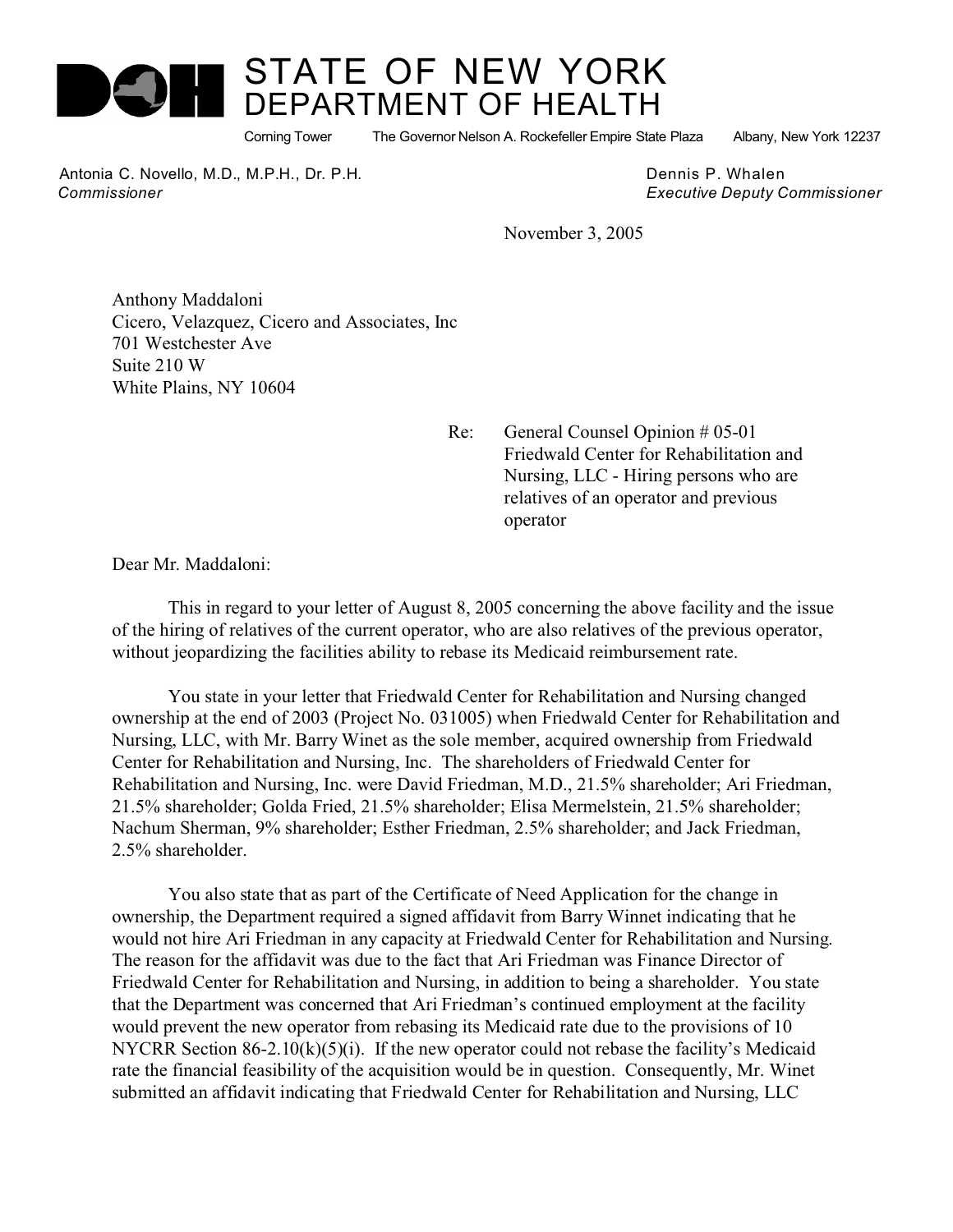Anthony Maddaloni November 3, 2005 Page 2

would not hire Ari Friedman in any capacity nor would it enter into any agreement for consultative services with him. The affidavit and its restrictions were limited to Ari Friedman due to his position as Finance Director of the facility.

You state that Mr. Winet is interested in now hiring Eli Fried, M.D., husband of Golda Fried, and Howard Mermelstein, husband of Elisa Mermelstein, to part-time, non-director positions, at the facility. Dr. Eli Fried will provide quality assurance oversight in the areas of resident care, and Howard Mermelstein will work in the finance office. Mr. Winet is the brother of Esther Friedman, brother-in-law of the late Jack Friedman, and uncle to David Friedman, Ari Friedman, Golda Fried and Elisa Mermelstein.

You ask whether Mr. Winet may hire Dr. Fried and Mr. Mermelstein without conflict with 10 NYCRR Section 86-2.10 with respect to rates for new operators.

Section 86-2.10(k) of Department regulations states that a new operator of an ongoing facility shall file a cost report for the first 12-month period of operation. Such cost report is used to establish a new base period for Medicaid rate-setting.

Section  $86-2.10(k)(5)$  states in relevant part that the term "new operator" shall not include any operator approved to operate a facility when:

> (d) "a principal stockholder (owning 10 percent or more of the stock), officer, director, sole proprietor or partner of an approved proprietary operator . . . is the spouse . . . of a principal stockholder, officer, director, sole proprietor or partner of the prior operator . . . of such facility . . . "

While Dr. Fried and Mr. Mermelstein are spouses of stockholders of the prior operator, you have represented that they will not be utilized in any of the prohibited positions identified in  $§ 86-2.10(k)(5)(i)(d)$  noted above since you have stated they will be in part-time, non-director positions at the facility. Dr. Fried will provide quality assurance oversight and Mr. Mermelstein will work at the finance office. Also the familiar relationship to Mr. Winet is not prescribed by  $§ 86-2.10(k)(5).$ 

Therefore, we conclude, based on the representations in your letter, that the employment of Dr. Fried and Mr. Mermelstein as proposed in your letter would not conflict with 10 NYCRR § 86-2.10(k) with respect to rates for new operators. This conclusion is conditioned on the understanding that Dr. Fried and Mr. Mermelstein would be reimbursed for their services at fair market wages for the region. Any reimbursement for their services in substantial excess of such fair markets wages for the region could be viewed by the Department as an attempt to circumvent applicable Department rules and regulations regarding changes of ownership of health care